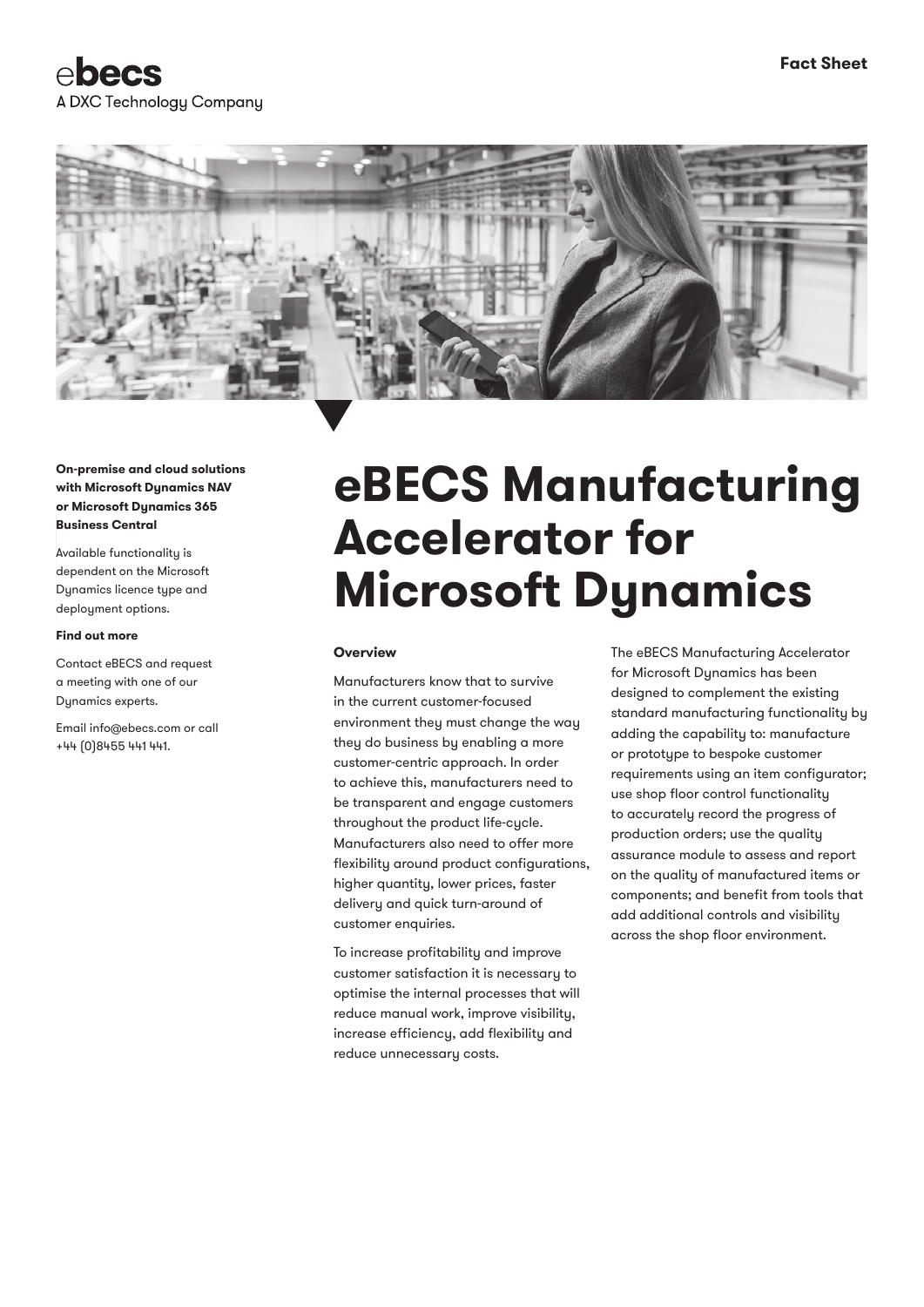

## **Shop Floor Control**

Whilst many organisations effectively use systems to plan their production processes, full efficiency of the manufacturing processes cannot be achieved as visibility of production orders can be lost. Workers on the shop floor traditionally have little interaction with the systems and therefore the time spent on individual jobs, wastage and re-work is often not accurately recorded, making it difficult to accurately gauge profit margins.

Shop floor control is used to prioritise, track and report against production orders and schedules. This include the procedures used to evaluate current resource status, and the update of labour, machine hours, and other associated information as required to support the overall planning, scheduling and costing systems.

The shop floor control options allow shop floor terminals to run either within Microsoft Dynamics or by utilising separate terminals specifically for the reporting of shop floor activities. Dedicated terminals provide a simple, easy to use interface for the shop floor operatives that requires minimal input.

The shop floor terminal screen provides a prioritised overview both of active and pending production order operations. From this, the operator can start and finish production order operations with all related information easily available. Output quantities, additional material requirements and scrappage can be quickly entered. The shop floor terminal can also link in with the quality assurance module if specific quality assurance tests are required at the end of a particular manufacturing operation.

The use of the shop floor terminal improves visibility of the status of production orders across the whole manufacturing process allowing planners to accurately gauge the status of production orders and react rapidly to issues that may occur, such as time overruns or machine breakdowns.

Accurate time recording against production order work centres and machine centres, plus more accurate reporting of output and scrappage (with related reasons), allows organisations to more precisely cost their manufacturing processes and report cost variances.

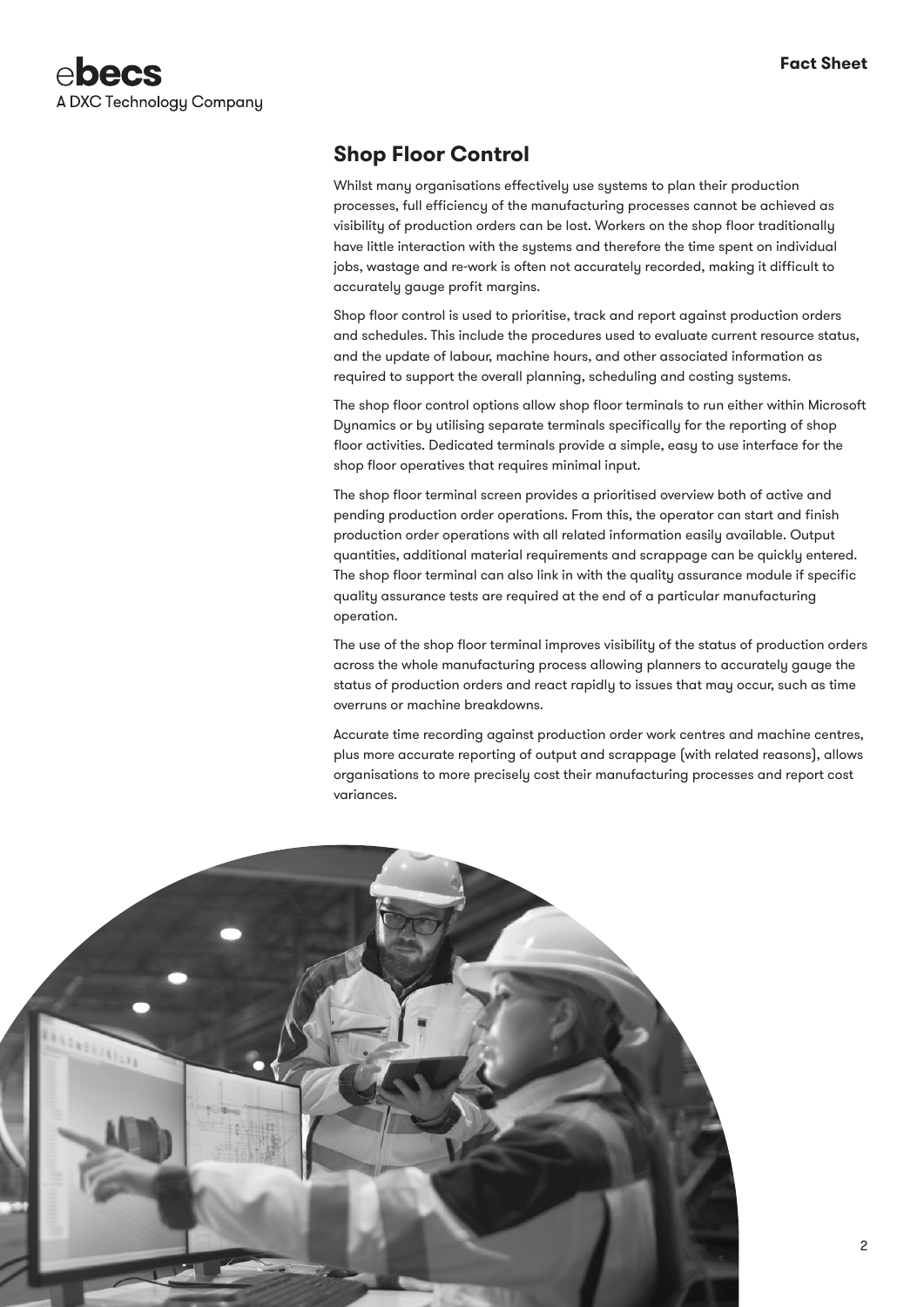## **Quality Assurance**

Quality control is a core part of supply chain processes for companies procuring goods or producing goods in manufacturing, assemble-to-order or assemble-to-stock scenarios.

A quality assurance policy allows organisations to determine which goods will be tested and which tests will be carried out, including the acceptance criteria. Policies can be assigned to ranges of products and also assigned at product variant or production location levels. This allows full flexibility in the testing to be undertaken and respects specific regional or product requirements. Each policy can contain as many test cases as required, with the use of either individual test cases to capture a defined option, date and value, or free-form entry. Standard testing measures may be defined to ensure consistency across policies and to make the creation of quality assurance test policies easier. Quality assurance tests are automatically generated when an applicable inventory movement (such as a purchase receipt or production output) is underta ken in the system and based on the quality assurance workflow and policies defined.

Each item to be tested within a test becomes its own test instance and results can quickly be entered into a simple grid view allowing tests to be structured on a per item or per test case basis. For each test result a picture or free-form notes may be entered. If using the quality assurance module on a camera-enabled device using the Microsoft Dynamics tablet client, pictures may be automatically taken and stored from within the QA module. Test sheets may also be generated for test instances so tests can be carried out away from the system and the results recorded. A signature may also be captured to document the tester and for use in the production of test certificates.

The quality assurance module fully integrates with the workflow functionality that is standard within Microsoft Dynamics, allowing full flexibility in how the quality assurance is handled within your organisation. The workflow also allows actions to be defined in the event of quality assurance failures being reported. Examples of such actions could be:

- Create a purchase return order
- Create a transfer order to move inventory to quarantine
- Automatically move inventory to quarantine
- Write-off inventory
- Send for re-test when failures detected in a sample test
- Block serial or lot numbers
- Notify users.

There are also a number of pre-defined workflow templates provided for the quality assurance module for common document types purchase receipts, production output, assembly output, sales returns, transfer receipts and production routing operation output.

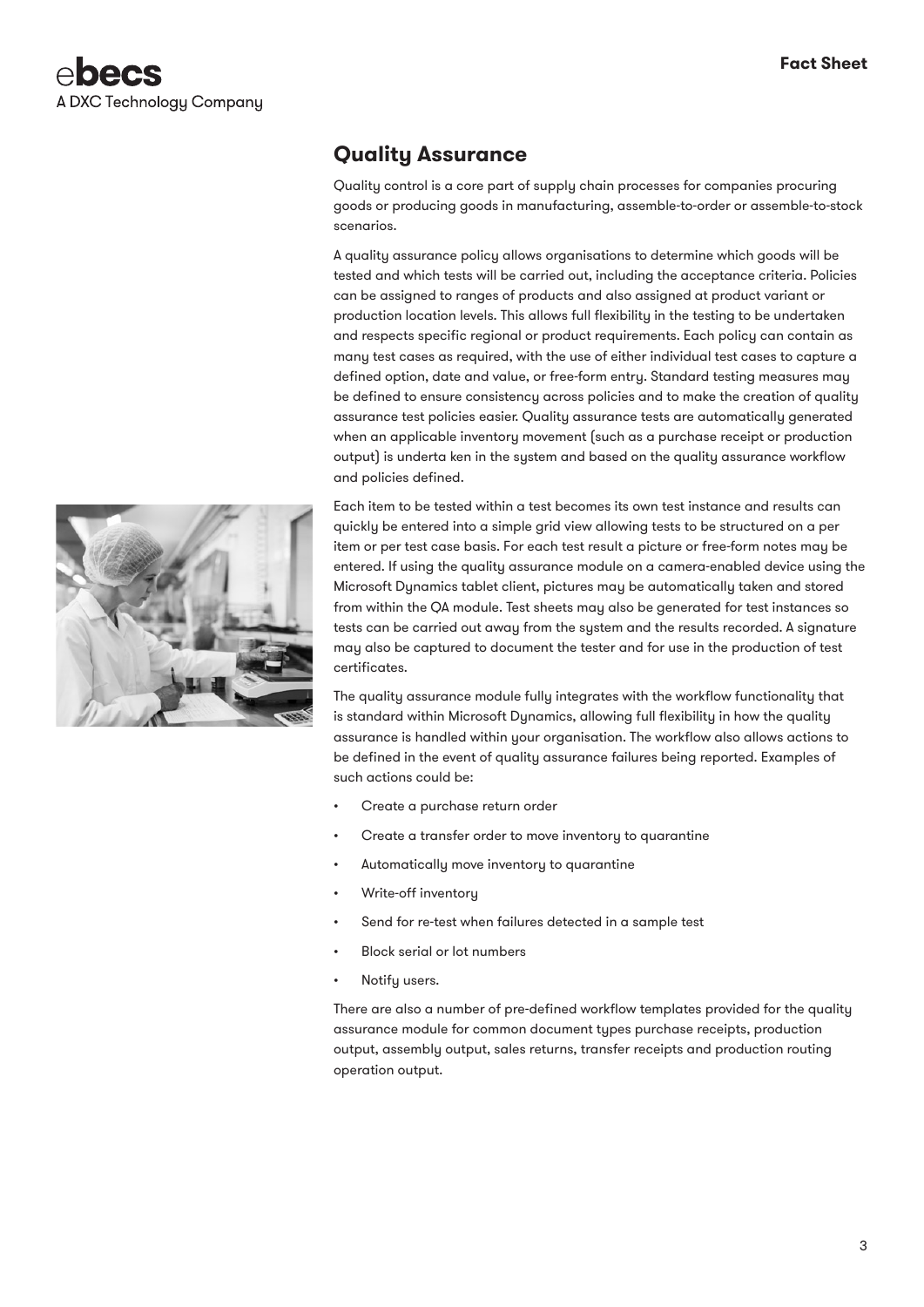

## **Item Configurator**

Many organisations have the requirement to offer customers made-to-order products. By allowing workflows to be defined for item configurations, organisations have full flexibility in designing how the item configurator will operate, allowing it to cope with a range of different product scenarios such as:

- **Prototypes**
- One-off customer samples
- Manufacture-to-order customised products
- Highly-configurable products

From sales documents users will be prompted with the item configurator wizard when entering an item that can be configured. The wizard takes the user through a series of steps based on a pre-defined worksheet. Steps can be questions, product option choices, optional extras, related services, measurements or item personalisation information.

At each step a history of previous selections is made and users are able to step backwards through the history to amend previous choices. Images may be displayed to clarify information, show product images, material samples or personalisation samples.

The item configurator allows dynamic pricing to be displayed at each step of the item configuration. As each change or selection is made the running total is dynamically updated. Where product options or service choices are displayed, the difference in price in selecting that option is shown allowing employees to convey the costs of all choices made.

Calculations can be embedded into the item configurator workflows allowing material requirements to be calculated. For example, pricing for made to measure curtains can be dynamically calculated on a material cost per square metre based on the material requirements and a set of entered measurements.

The item configurator can support both assembly orders and production orders (including routings).

From a completed production order a configured item can be used to create a standard item with a bill of materials and routing or to update the components and routing against an existing manufactured item. This allows the item configurator to be used to configure products to a customer's specific specifications and then save the resultant design to a standard item to facilitate repeat orders.

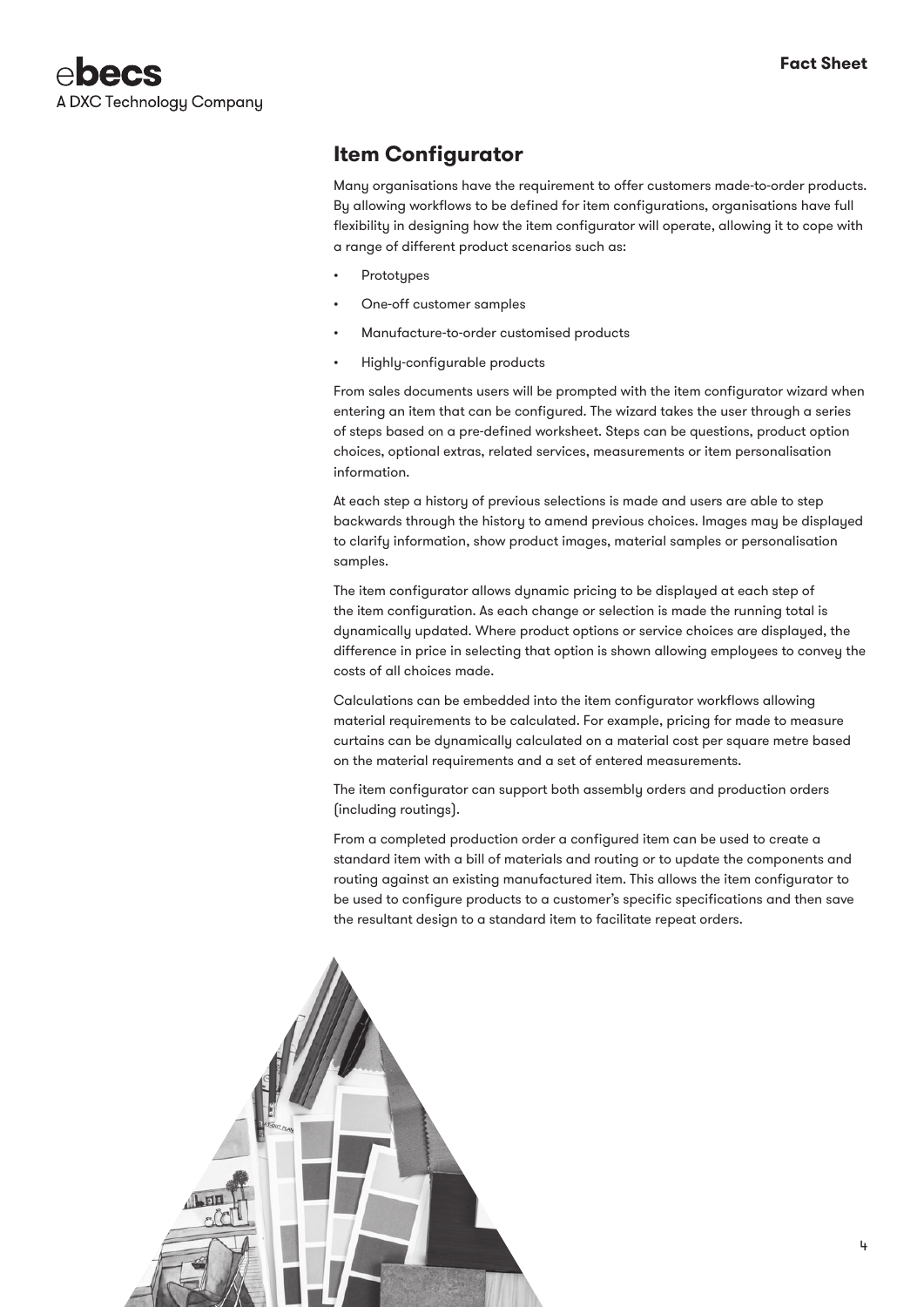

# **Engineering Change Management**

Changes to the manufacturing process for a product can be caused by many factors, such as scarcity or supersession of a component, standardisation of component items, safety issues or quality improvements, legislative changes, cost savings, changes in customer specifications, the introduction of new machines or working practices, or the use of alternative suppliers or subcontractors. In order to maintain both quality of products and efficiency on the shop floor whilst product designs are continually evolving, it is important for manufacturers to adopt engineering change control processes.

Approval workflows on production bill of materials, production bill of materials versions, routing and routing versions allow engineering change control to be adopted across the manufacturing process. Each new version of a bill of material or routing can be made to undergo an authorisation process or to notify interested parties via integration with standard workflows. Each individual or team in the authorisation process is able to comment on the proposed changes and accept or reject the proposed changes. Full history of the change control authorisation is retained against the production bill of material or routing. Approval workflows for change control can be easily created using standard templates or the solution allows custom change control workflows to be created for those organisations requiring either more flexibility or having more complex change control procedures.

Production bill of materials have been enhanced by allowing pictures to be stored against each sub-assembly or component allowing visual checks that the correct components are utilised or providing the ability to display technical diagrams against a component. Improved visibility and comparison of production bill of materials versions make it easier to incrementally improve products and to compare each revision to the original base bill of materials as well as previous revisions.

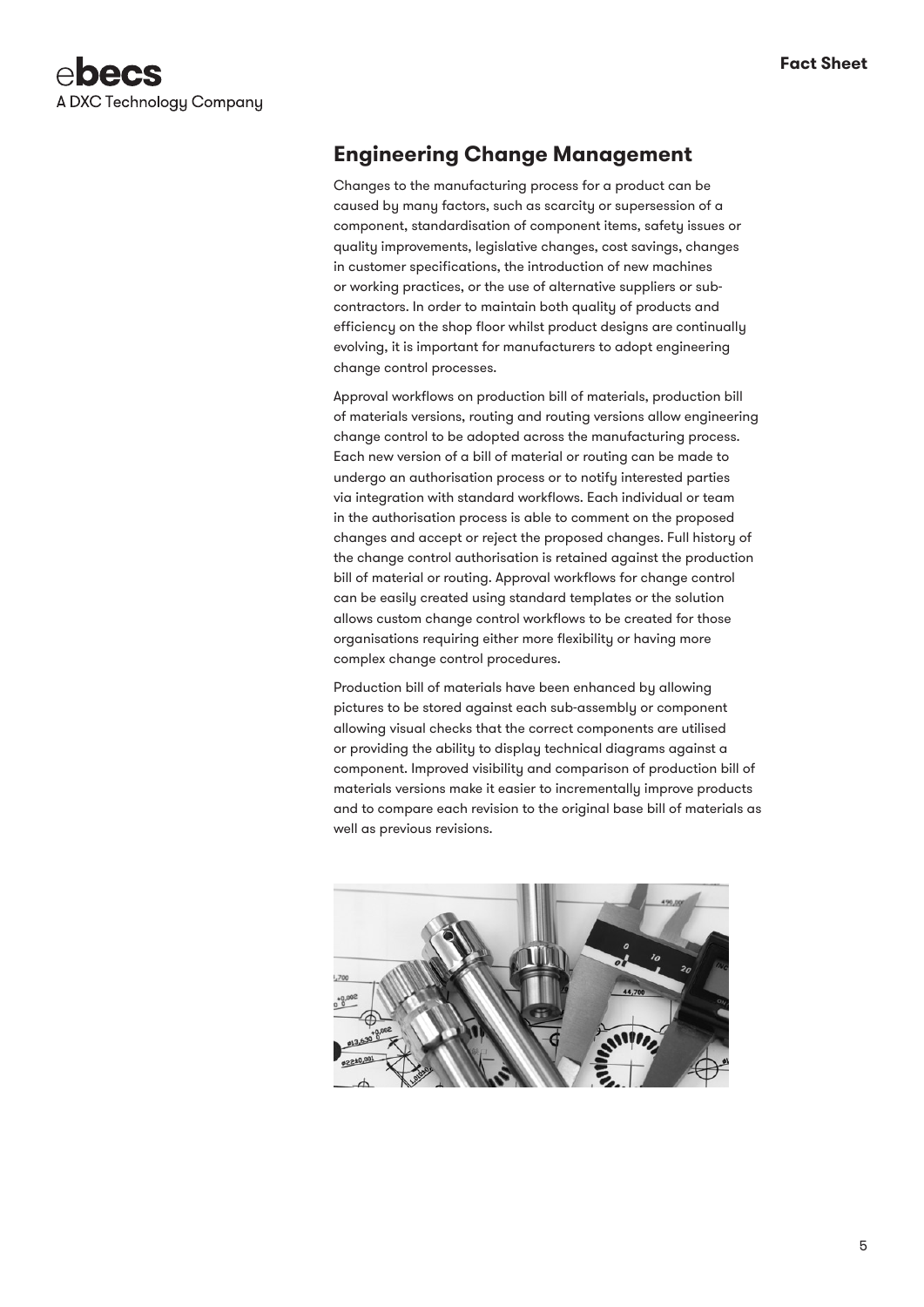

## **Planning, Capacity and Shop Floor Management**

In order to achieve optimum manufacturing processes, organisations need to ensure they have clear views of capacity and material constraints and the status of production orders, and ensure machines are in optimal working order.

In order to improve capacity views, visual capacity loading and enhanced matrix views have been added to machine centres, work centres and work centre groups. These views allow planners to view potential capacity issues at a glance and make it easier to make decisions on reallocating machines, resources or rescheduling production orders. A production load overview provides production planners with a single view showing capacities and utilisation across all their resources with definable Key Performance Indicators (KPIs) helping to highlight where issues could arise.

New dashboards allow planners to easily track the status of open production orders with visual representation of the production routing. With these new dashboards, planners can simply view production orders by metrics such as production orders, customer, item or item family. A production shortage dashboard allows planners to quickly see where material shortages could impact production and view by component, item, item family, production order or customer. By utilising these dashboards, planners have better advanced visibility of potential issues and can prioritise the most important production orders in the event of material or capacity constraints.

Downtime of machines due to unplanned maintenance can have a significant impact on shop floor capacity and production lead times. In order to maintain machines across the shop floor, machines and equipment may be linked to fixed assets. This link allows acquisition, depreciation and maintenance history information to be directly related to machines. Furthermore, by utilising the service management model, internal service orders may be raised for the internal repair or preventative maintenance of machines or to arrange the work to be carried out by a third-party.

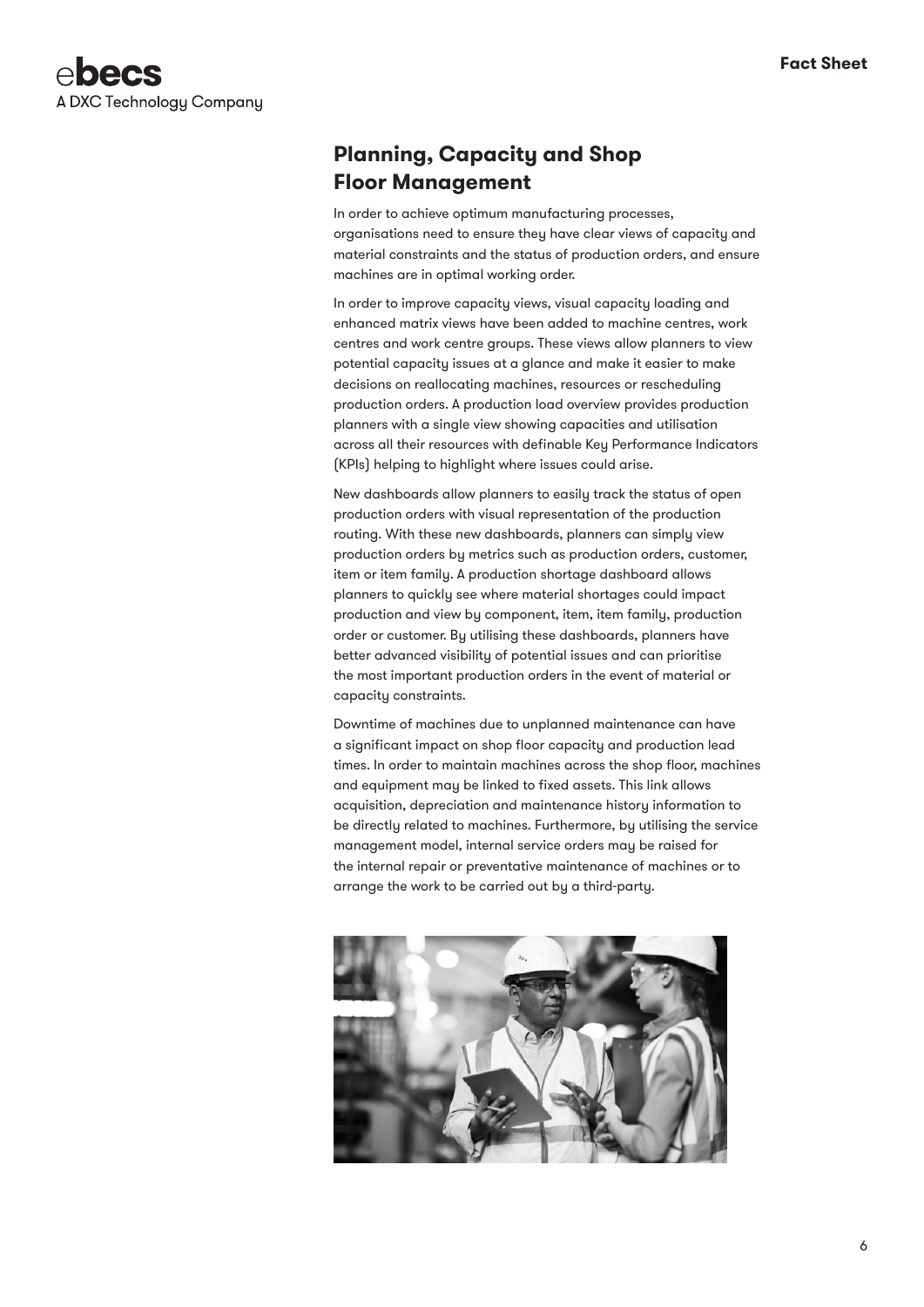